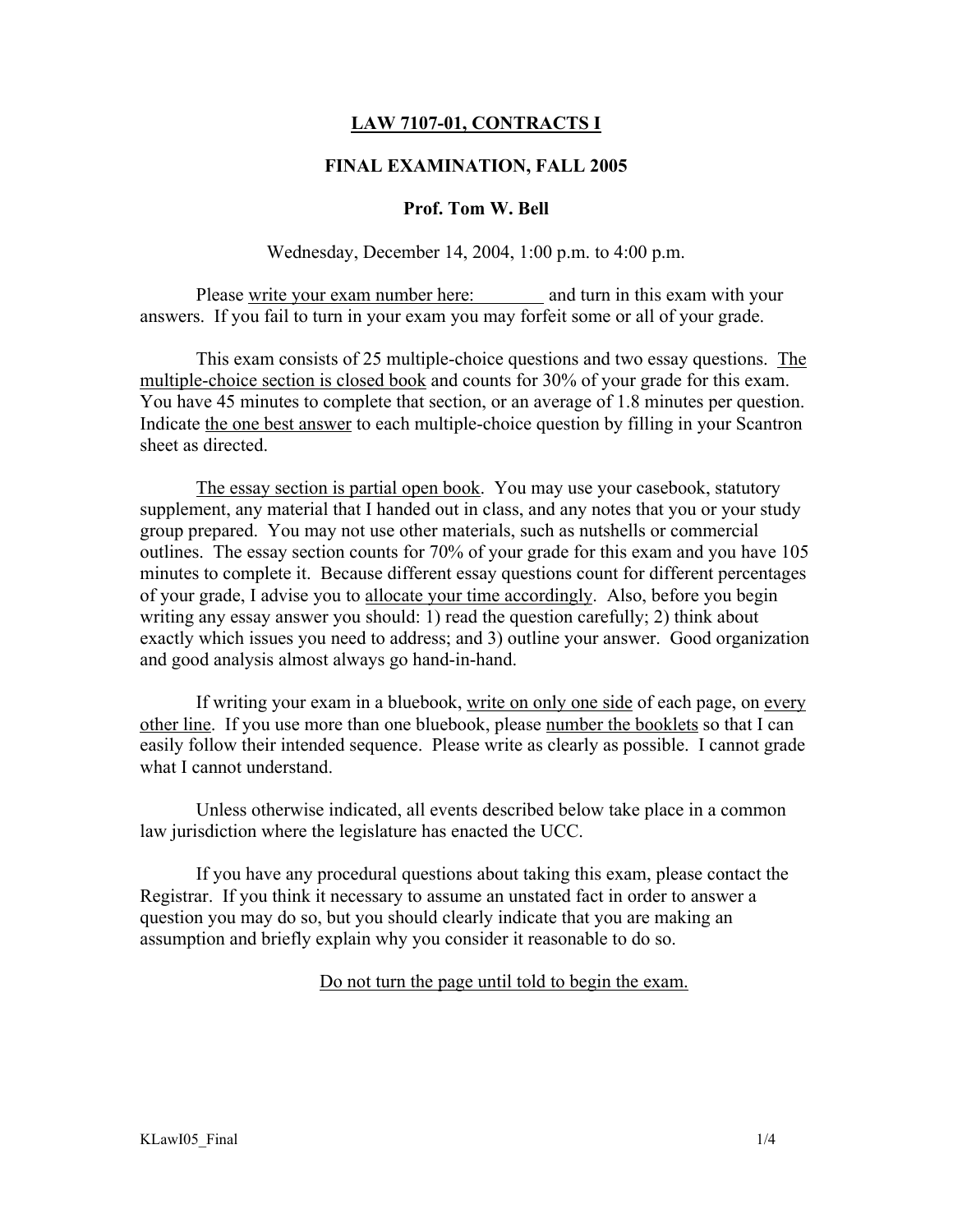# Multiple Choice Questions

30% of exam's total grade (maximum allowed time: 45 minutes, or 1.8 minutes/question)

[The multiple choice questions were excised from this copy.]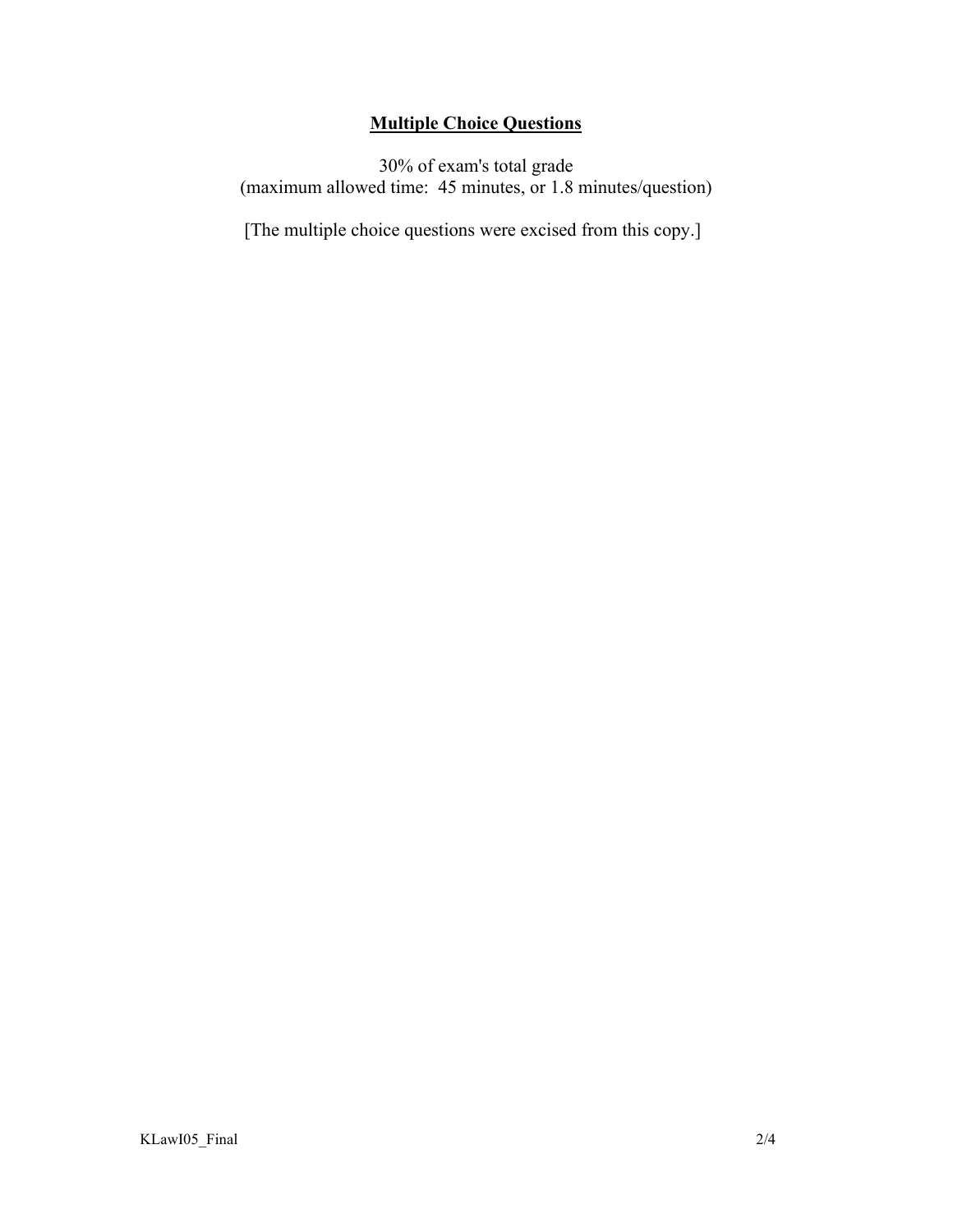Please write your exam number here: and turn in this exam with your answers. If you fail to turn in your exam you may forfeit some or all of your grade.

### Essay Question 1

 30% of exam's total grade (suggested time: approximately 45 minutes)

Bill approached an auto dealer, Sally, and asked if she had a particular sort of used vehicle for sale. "No," replied Sally, "But I can purchase a vehicle of that description for you at a dealer-only auction. Put down \$1,000 as security, give me your specifications, and I'll go find what you want. I'll then sell it to you at a price half-way between the Blue Book's retail price and trade-in price."

"What if I don't want the vehicle that you find?" asked Bill.

"If I cannot find a vehicle fitting your description, I'll give you your \$1000 back," replied Sally. Reassured, Bill wrote Sally a check for \$1000 and left a detailed description of the vehicle he sought. Soon thereafter, Sally phoned Bill to report that she had fulfilled his request.

Bill visited Sally's dealership to complete the transaction. Sally had gone to the Blue Book's website, filled in forms describing the vehicle, and thereby discovered that the vehicle had a retail price of \$20,000 and trade-in price of \$10,000. She presented Bill with print-outs detailing her research, and asked him to pay \$14,000 for the vehicle—a price half-way between the retail and trade-in prices, minus the \$1,000 that Bill had already paid.

Bill naturally insisted on inspecting the vehicle first. He found that Sally had accurately described it so far as the Blue Book website's forms went. He also found, however, that a stink of cigar smoke, dog hair, and swamp mud pervaded the vehicle. He had said nothing about smell in his description of the vehicle he wanted, nor did the Blue Book's forms mention odor.

When Bill objected to Sally that he didn't want so stinky a vehicle, she countered that she had delivered a vehicle exactly fitting his description. When he asked to have his deposit refunded, moreover, she countered that she had every right to keep it as compensation for her costs of finding, delivering, and preparing the vehicle for him.

Analyze the parties' rights and remedies under contract law. Ignore any of the various state or federal statutes crafted specifically for vehicle sales.